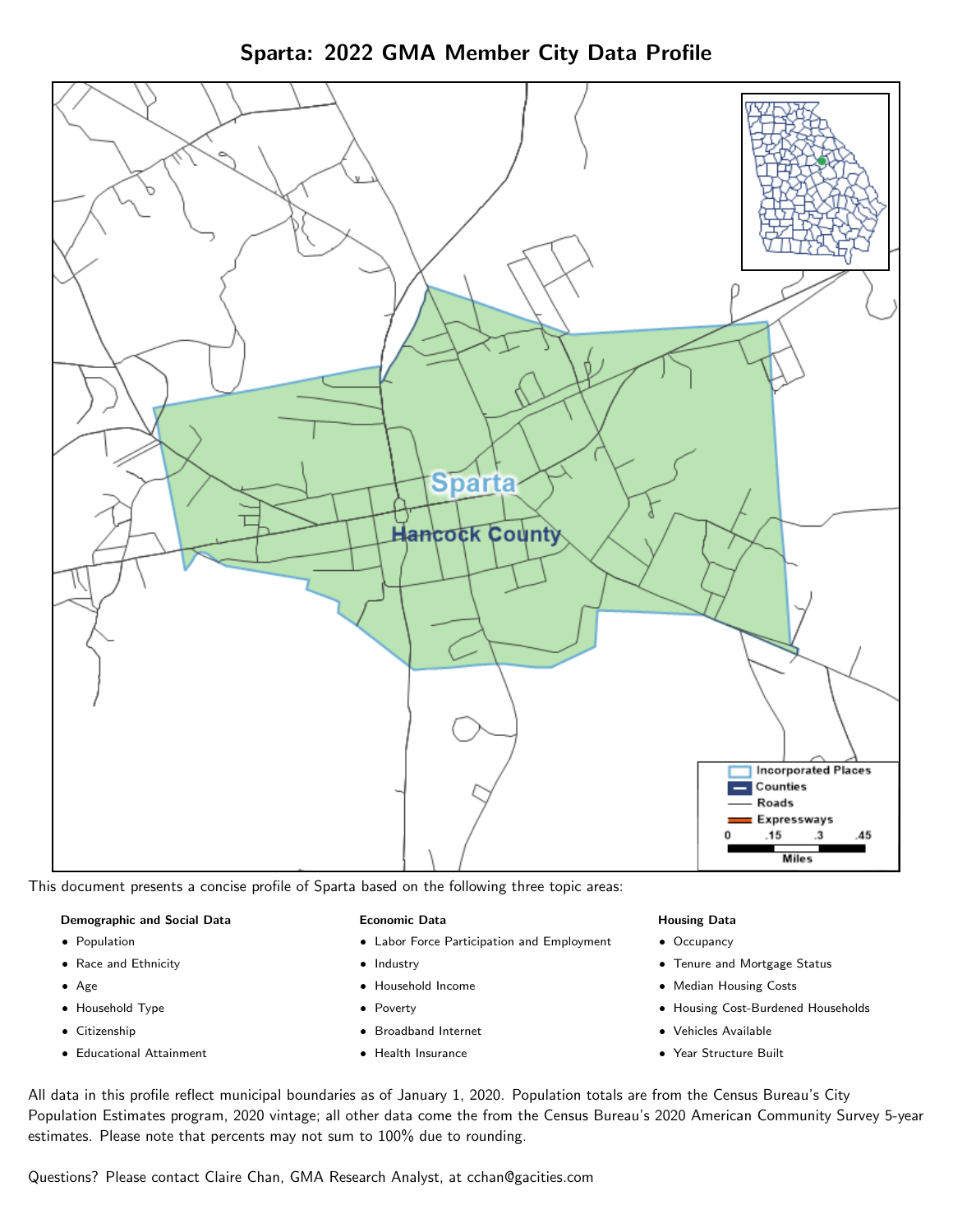# Sparta: Demographic and Social





# **Citizenship**



Source: American Community Survey, 2020 5-year estimates, table B05002 Source: American Community Survey, 2020 5-year estimates, table B15002

### Race and Ethnicity



Source: U.S. Census Bureau, City Population Estimates, 2020 vintage Source: American Community Survey, 2020 5-year estimates, table B03002

# Household Type



Source: American Community Survey, 2020 5-year estimates, table B01001 Source: American Community Survey, 2020 5-year estimates, table B11001

#### Educational Attainment



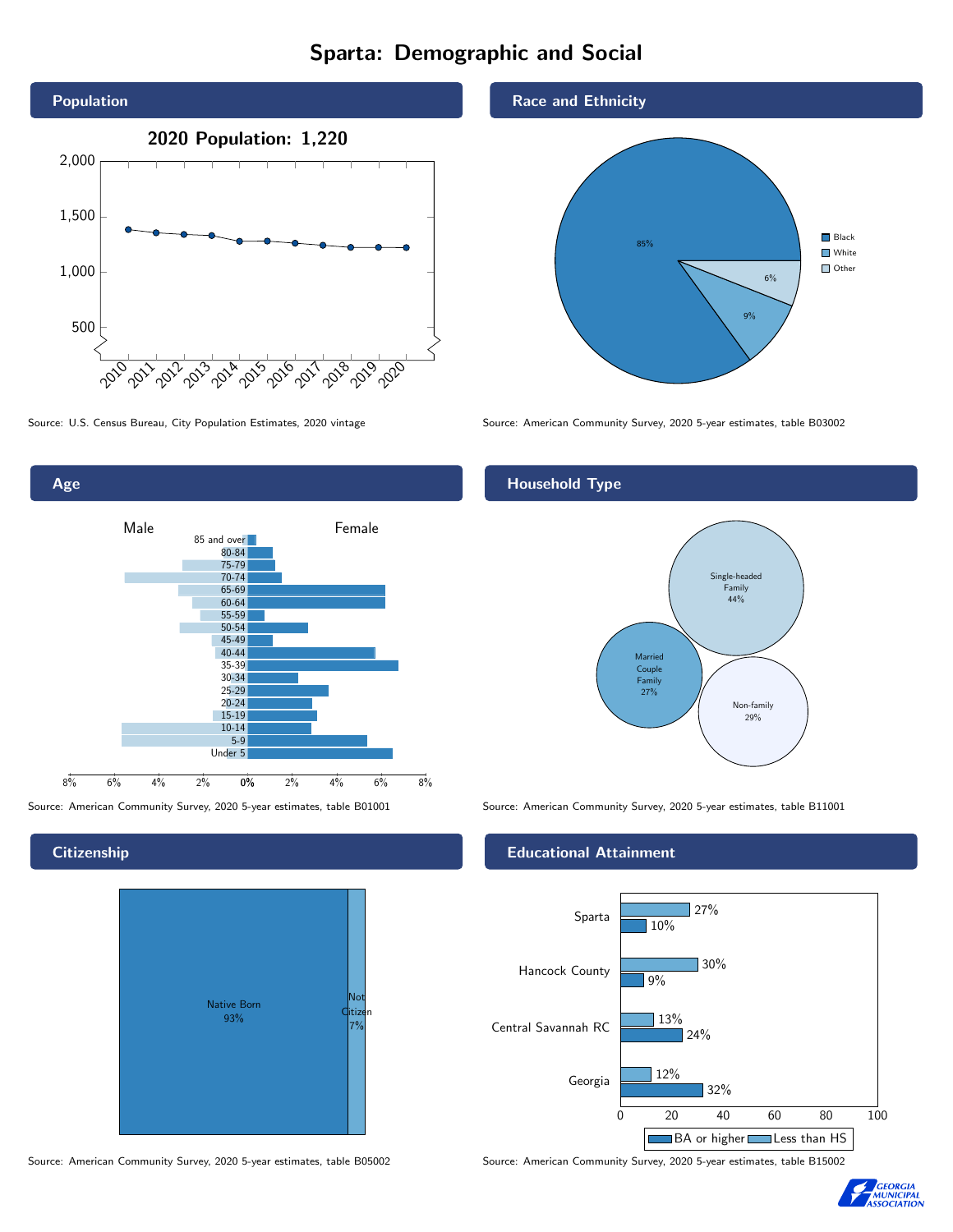# Sparta: Economic



Source: American Community Survey, 2020 5-year estimates, table B23001 Note: Unemployment rate is based upon the civilian labor force.

#### Industry

| Agriculture, forestry, fishing and hunting, and mining      | $4\%$ |
|-------------------------------------------------------------|-------|
| Construction                                                | 2%    |
| Manufacturing                                               | 9%    |
| <b>Wholesale Trade</b>                                      | 3%    |
| Retail Trade                                                | 18%   |
| Transportation and warehousing, and utilities               | 5%    |
| Information                                                 | 3%    |
| Finance and insurance, real estate, rental, leasing         | $0\%$ |
| Professional, scientific, mgt, administrative, waste mgt    | $0\%$ |
| Educational services, and health care and social assistance | 42%   |
| Arts, entertainment, recreation, accommodation, food        | 3%    |
| service                                                     |       |
| Other services, except public administration                | 2%    |
| Public administration                                       | 8%    |

Source: American Community Survey, 2020 5-year estimates, table C24030



Source: American Community Survey, 2020 5-year estimates, tables B19013 and B19025 Source: American Community Survey, 2020 5-year estimates, table B17010

Broadband Internet No 46% Yes 54%

## **Poverty**



#### Health Insurance



Source: American Community Survey, 2020 5-year estimates, table B28002 Source: American Community Survey, 2020 5-year estimates, table B18135